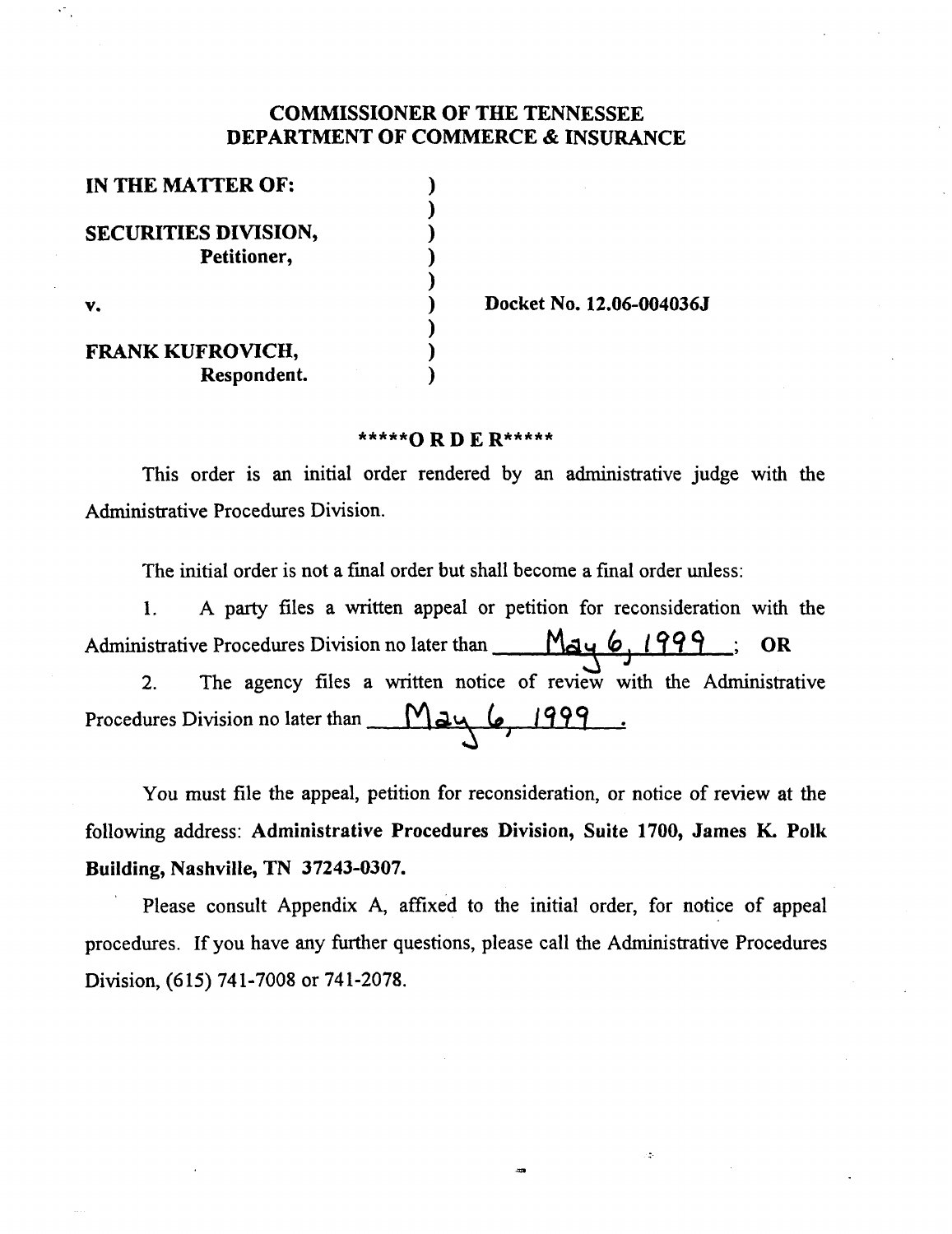## COMMISSIONER OF THE TENNESSEE DEPARTMENT OF COMMERCE & INSURANCE

) ) ) ) ) ) ) ) )

| IN THE MATTER OF:           |  |
|-----------------------------|--|
| <b>SECURITIES DIVISION,</b> |  |
| Petitioner,                 |  |
| v.                          |  |
| <b>FRANK KUFROVICH,</b>     |  |
| Respondent.                 |  |

Docket No. 12.06-004036J

#### **ORDER**

This matter was heard on January 26, 1999, before Charles C. Sullivan II, an Administrative Judge assigned by the Secretary of State, Administrative Procedures Division, and sitting for the Commissioner of the Tennessee Department of Commerce & Insurance in Nashville, Tennessee. Mr. G. Everett Sinor, Jr., a Staff Attorney for the Securities Division, represented the State. The Respondent, Frank Kufrovich, was not present and not represented by counsel.

The State produced a return receipt card to establish that the Respondent received notice of the hearing date and charges against him on or about October 19, 1998, at a correctional facility in Taft, California. The Securities Division obtained its information about the Respondent's whereabouts from personnel at a former address at a correctional facility in North Carolina. The record does not reflect that Mr. Kufrovich has responded in any manner to the charges.

It appearing that the Respondent received adequate notice of the hearing and charges in this matter and made no attempt to respond to the charges, the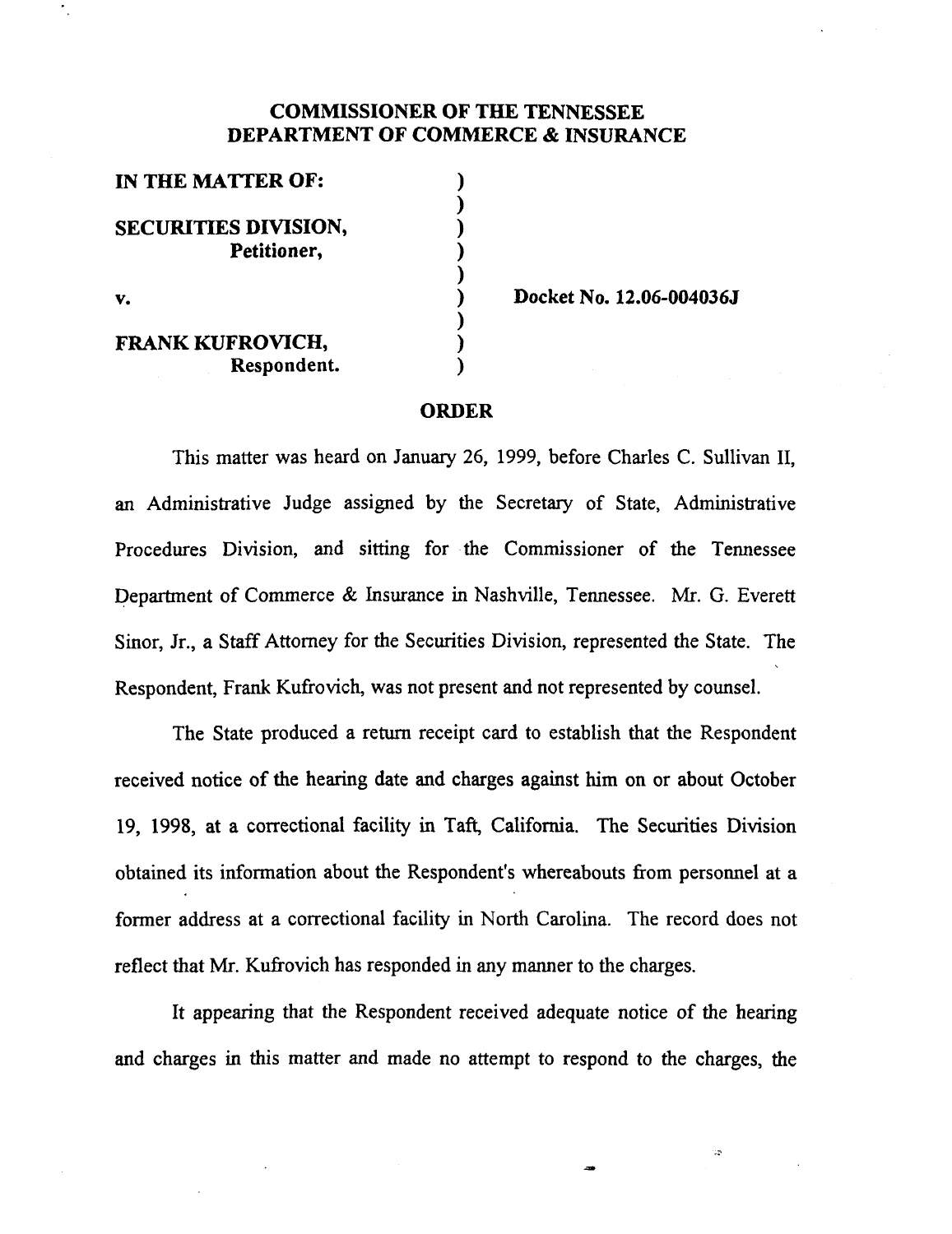Court found Mr. Kufrovich in default and allowed the matter to proceed as an uncontested case.

#### NOTICE OF DEFAULT

NOTICE IS HEREBY GIVEN THE PETITIONER THAT HE HAS BEEN HELD IN DEFAULT FOR HIS FAILURE TO APPEAR FOR A HEARING ON THE MERITS AFTER RECEIVING ADEQUATE NOTICE. T.C.A., § 4-5-309. PETITIONER HAS TEN (10) DAYS FROM THE EFFECTIVE DATE OF THIS ORDER TO REQUEST THAT THIS FINDING OF DEFAULT BE SET ASIDE. THIS REQUEST MUST BE RECEIVED IN THE OFFICE OF THE SECRETARY OF STATE, ADMINISTRATIVE PROCEDURES DIVISION, SUITE 1700, JAMES K. POLK BLDG., NASHVILLE, TENNESSEE 37243-0307, WITHIN THAT TEN (10) DAY PERIOD. THE REQUEST TO HAVE THE FINDING OF DEFAULT SET ASIDE SHOULD INCLUDE THE REASONS TO JUSTIFY THE PETITIONER'S FAILURE TO PARTICIPATE. IF PETITIONER GIVES SUFFICIENT REASONS, THE ORDER MAY BE SET ASIDE AND A NEW HEARING SCHEDULED. IF THE PETITIONER DOES NOT REQUEST THE DEFAULT TO BE SET ASIDE OR OTHERWISE APPEAL THE ACCOMPANYING INITIAL ORDER, THEN THE INITIAL ORDER WILL BECOME A FINAL ORDER SUBJECT TO COURT REVIEW. ANY QUESTIONS REGARDING THIS NOTICE OF DEFAULT OR THE STEPS NECESSARY TO HAVE IT SET ASIDE SHOULD BE

2

 $\mathbf{r}$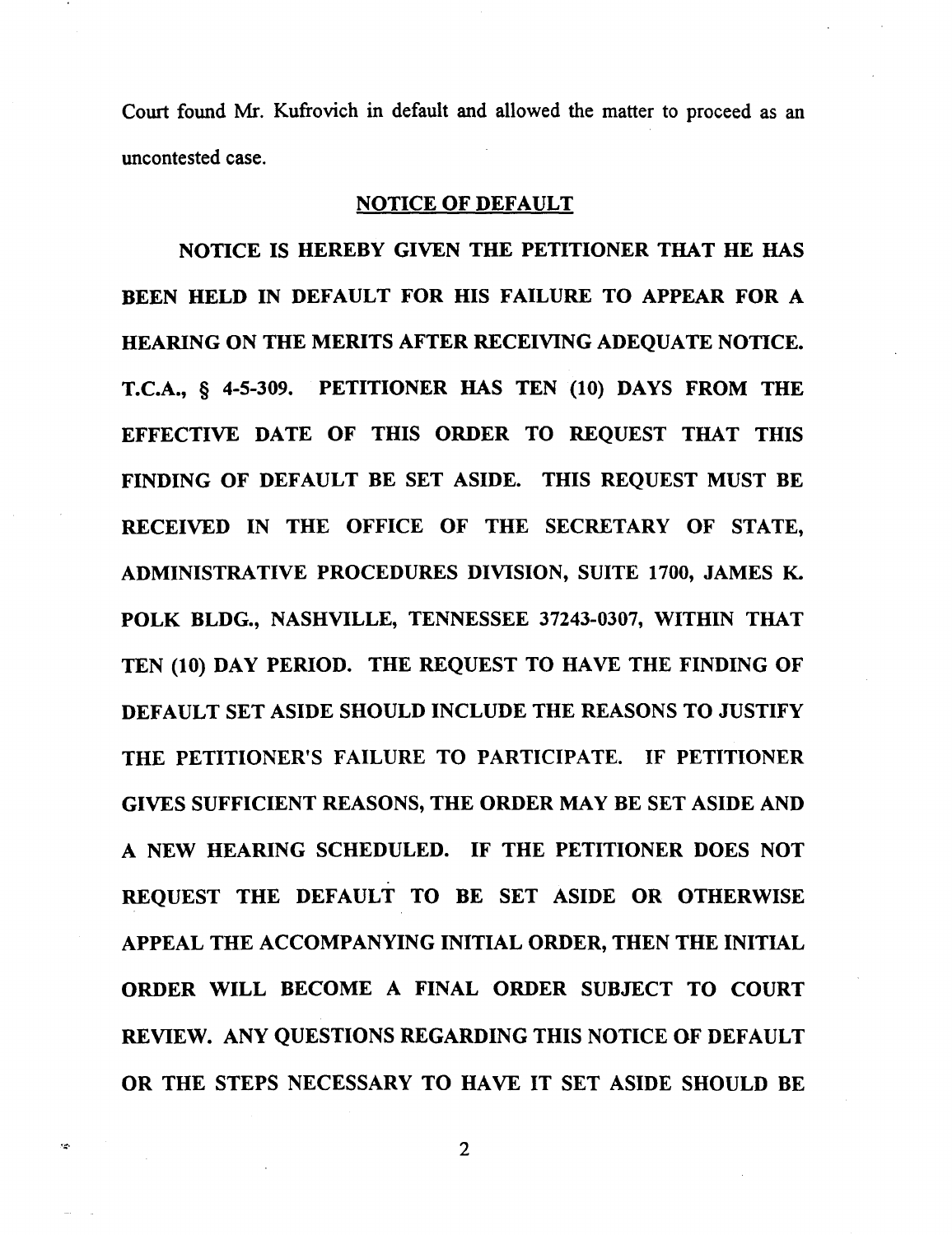# SUBMITIED TO THE ADMINISTRATIVE JUDGE SIGNING THIS ORDER BY LEITER OR BY TELEPHONING (615) 741-7008.

This matter became ready for consideration on January 26, 1999. The Securities Division seeks revocation of the Respondent's state registration as a securities agent because of his conviction of two (2) federal felonies and his untimely and false reporting of those convictions. Based upon the record of this case, including the testimony of witnesses, the registration of Frank Kufrovich should be REVOKED. This decision is based upon the following Findings of Fact and Conclusions of Law:

### FINDINGS OF FACT

1. The Financial West Group [hereinafter Financial West] is a business entity with its principal place of business at 2663 Townsgate Road, Westlake, California 91361. Financial West is currently registered with the Tennessee Securities Division of the Department of Commerce and Insurance [hereinafter Division] as a broker-dealer, having been so registered since May 3, 1995.

2. Mr. Frank Kufrovich was registered with the Division as an agent of Financial West from May 8, 1995, through September 15, 1998, at which time Financial West terminated his employment.

3. On or about July 9, 1997, a federal grand jury in the United States District Court for the District of Connecticut indicted Mr. Kufrovich on two {2) counts: interstate communications to entice a juvenile to engage in illegal sexual acts (18 U.S.C., § 2422(b)); and traveling interstate with the intent to engage in

3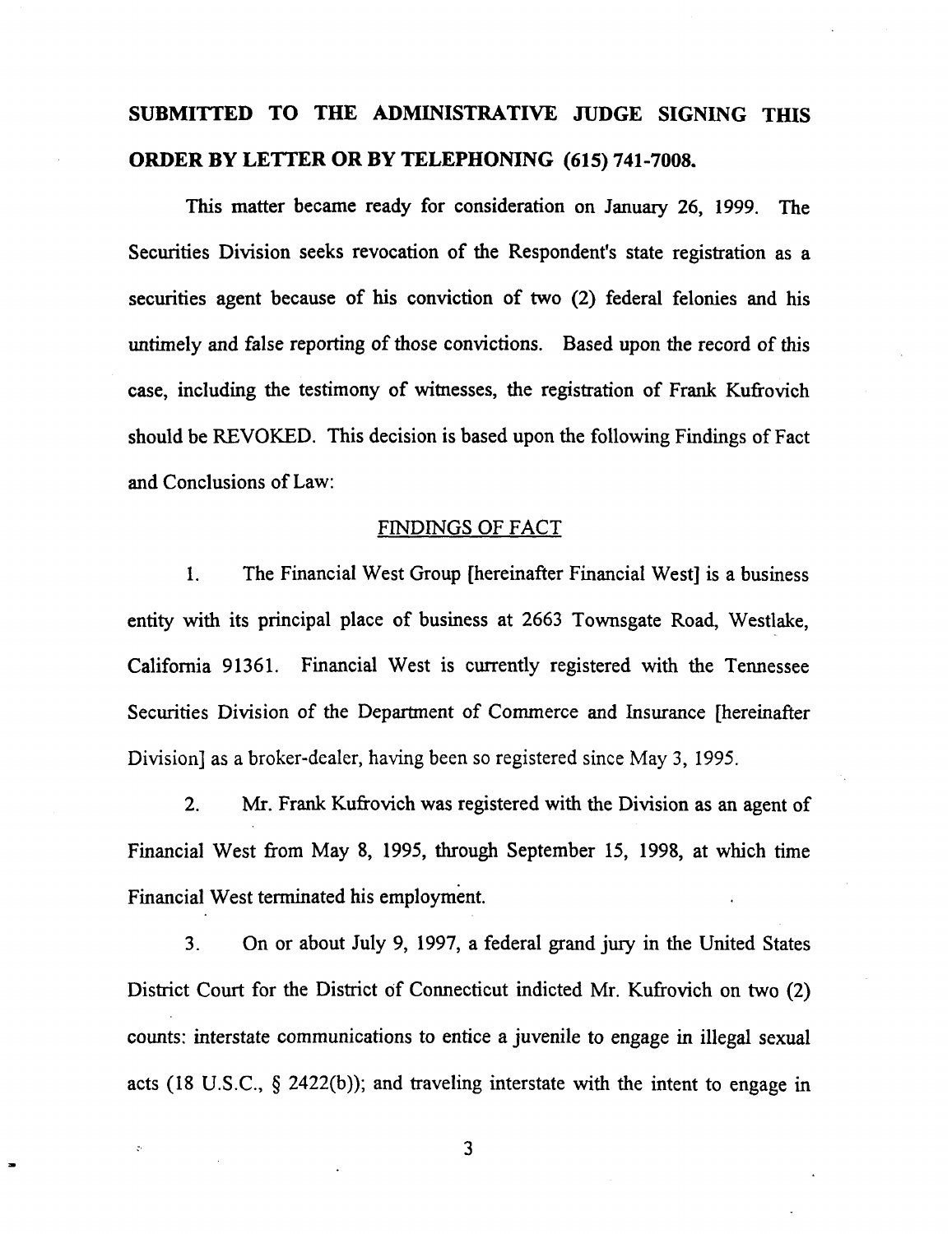sex with a juvenile (18 U.S.C., § 2423(b)). Both of these violations are felonies under the federal statutes.

4. On or about June 10, 1998, Mr. Kufrovich pled guilty on both counts, and his sentence included 18 months confinement in a federal prison facility. Initially confmed at a federal facility operated by the Wachenhut Corporation in Butler, North Carolina, Mr. Kufrovich was later confined at a facility in Taft, California, as the result of a transfer to be near a critically ill parent.

5. On August 9, 1998, Mr. Kufrovich amended his Form U-4 with the Central Registration Depository for those involved in the securities industry and disclosed the criminal convictions. While Mr. Kufrovich initially pled not guilty following his indictment of July 7, 1997, he made no amendment to his securities registration documents until after pleading guilty and receiving the sentence of the court on June 10, 1998.

6. When an individual applies for registration in the securities industry, he swears that he has read and understands the items and instructions on the Form U-4, and that the answers (including attachments) are true and complete to the best of his knowledge. The applicant also agrees to update the form by causing an amendment to be filed on a timely basis whenever changes occur to answers previously reported. These amendments need to be made within a reasonable amount of time, and, from the testimony, the regulatory benchmark for "reasonable" is 30 days.

 $4$   $\longrightarrow$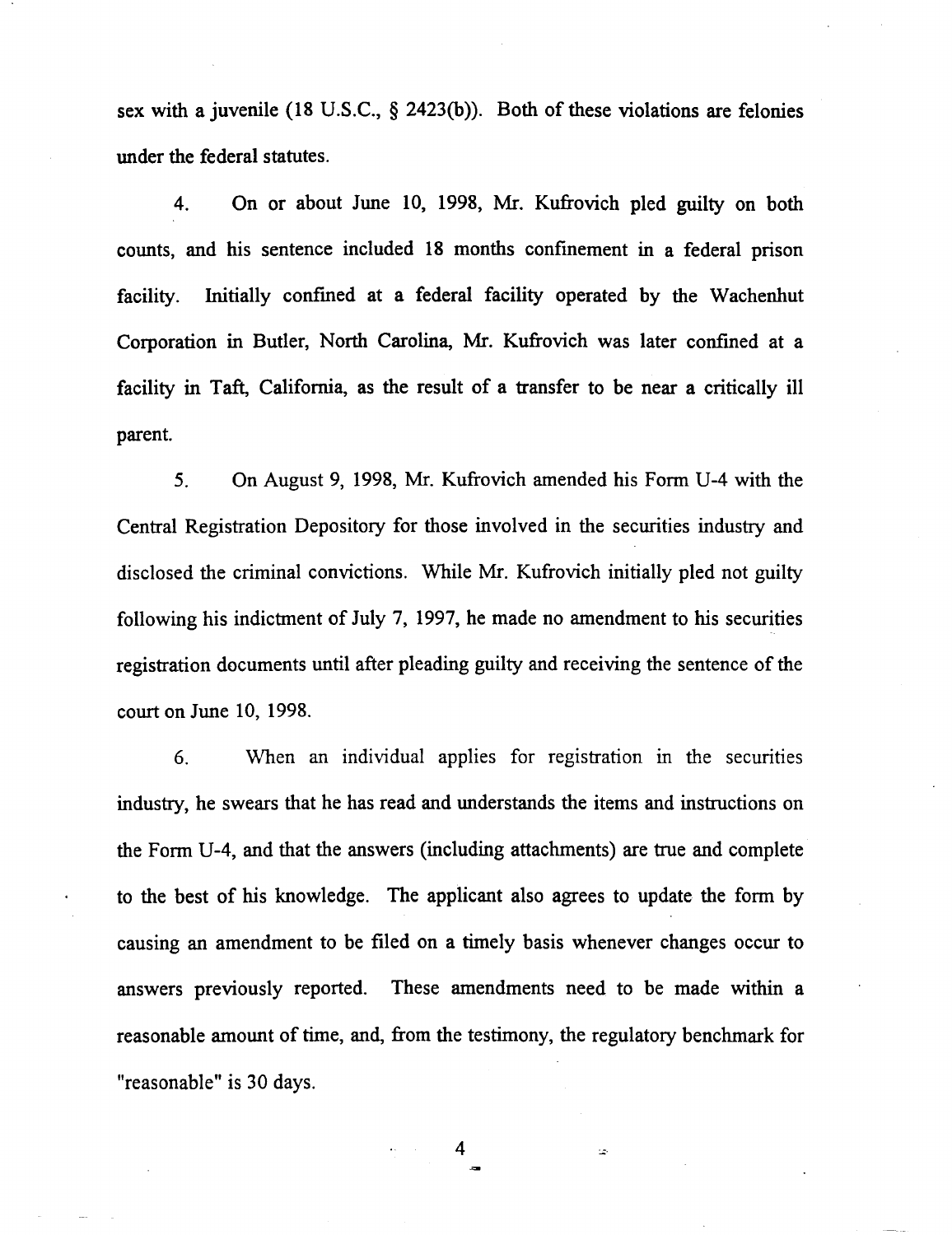7. Mr. Kufrovich's August 9, 1998, amendment to his U-4 Form was misleading and failed to clearly disclose that he was then residing in a federal facility. He disclosed on the amended U-4 Form that he was involved in a criminal proceeding and that he had agreed to a "plea bargain." Mr. Kufrovich's disclosure, however, was misleading by stating that he was "required to reside for 76 weeks at a Wachenhut Corp. Facility. No license suspension or revocation of any kind." There was no disclosure that his residential arrangements were a prison sentence from his conviction (a bargained for plea of guilty). The information that the Respondent provided on his amended U-4 Form was submitted over a year after he was indicted in Connecticut and two (2) months after his conviction.

#### CONCLUSIONS OF LAW

1. T.C.A.,  $\S$  48-2-112(a)(1) & (2)(C), states that the Commissioner may by order deny, suspend or revoke any registration under the Act if the Commissioner finds that the order is in the public interest and necessary for the protection of investors and that the registrant has been convicted within the past ten (10) years of any misdemeanor involving a security or any aspect of the securities business or any investment-related business, or any felony.

The Respondent was convicted of two (2) felony counts on June 10, 1998. While such conviction is not directly related to any aspect of the securities business, such conviction reflects negatively upon the securities industry and affects the public's confidence in securities agents. It is in the interest of the public and for the protection of investors to remove securities agents from the securities

5

 $\ddot{ }$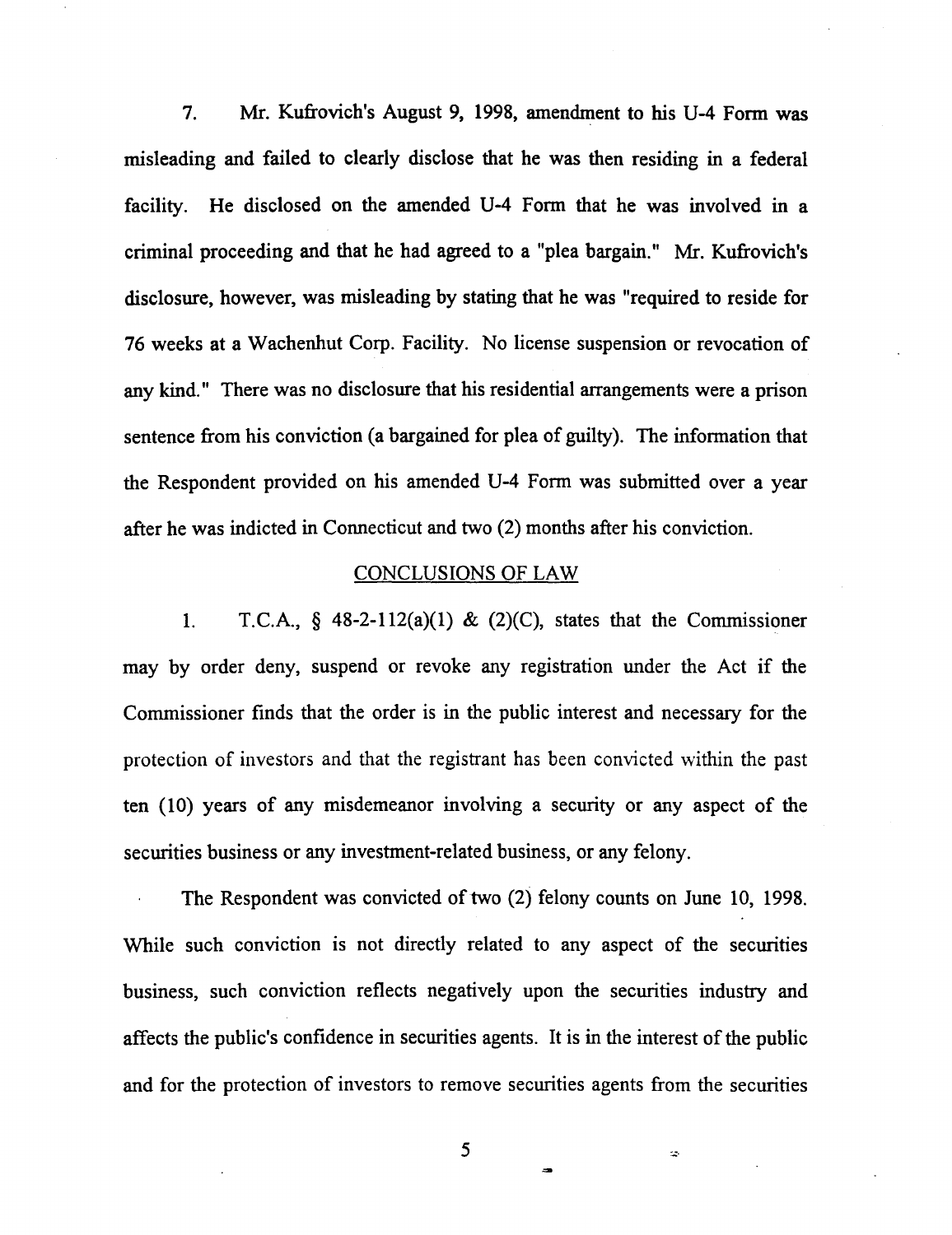business when criminal conduct projects a negative and dishonest perception of the industry.

2. Department of Commerce & Insurance Rules 0780-4-1-.04(4)(a)(4) and 0780-4-l-.04(4)(b) adopt Form U-4, Uniform Application for Securities Industry Registration or Transfer, and the instructions contained therein.

3. T.C.A., § 48-2-112(a)(1) & (2)(G), states that the Commissioner may by order deny, suspend or revoke any registration under the Act if the Commissioner finds that it is in the public interest and necessary for the protection of investors and that the registrant has engaged in dishonest or unethical practices in the securities business.

Based upon the finding that Mr. Kufrovich made untimely and misleading statements in his amended Form U-4, he has engaged in dishonest and unethical practices. It is in the public interest and for the protection of investors to remove securities registrants from the securities business when they cannot be relied upon to fulfill honestly and ethically their reporting obligations to the industry's regulatory agencies.

4. It is therefore ORDERED that the registration of Frank Kufrovich be REVOKED.

This Initial Order entered and effective this  $26$   $\frac{\pi}{4}$  day of April 1999.

~c\_~ C. Sullivan II

Charles Administrative Judge

6